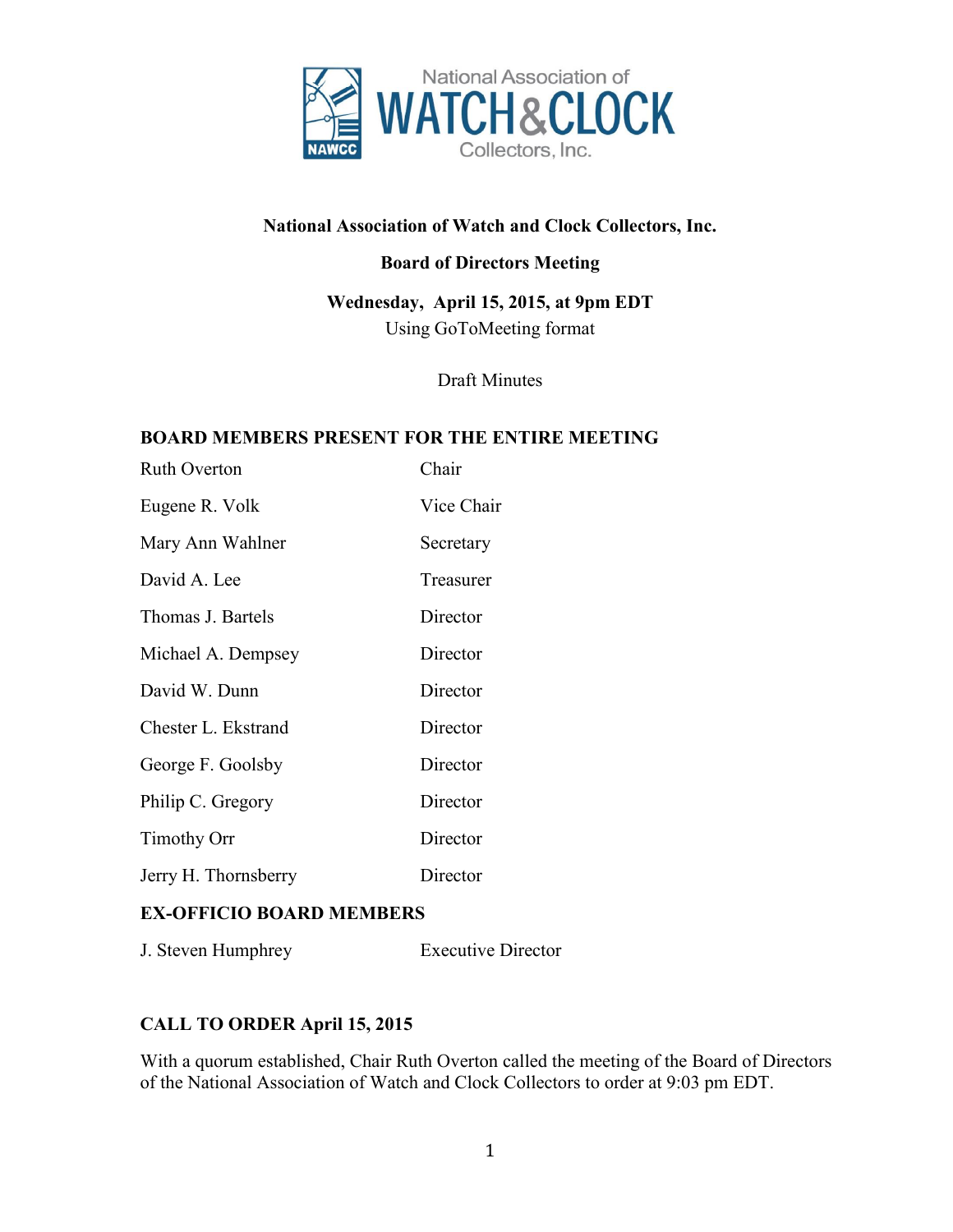**MOTION:** Made by Secretary Wahlner, seconded by Director Dunn: That the Board enter Executive Session for the purpose of Director Appointments.

Without objection the **Motion carried**.

The Executive Session immediately convened at 9:09 pm EDT.

**MOTION:** Made by Secretary Wahlner, seconded by Director Thornsberry: That James Holloway, Texas, being recommended for appointment to the Board by the NEC Committee, as provided in the Bylaws Article IV Section 7(c), be and is herewith approved to serve the 2015-2019 term.

The **motion is approved**, having received a majority vote in favor from the full Board voting by secret ballot.

**MOTION:** Made by Secretary Wahlner, seconded by Treasurer Lee: That Richard Newman, Illinois, being recommended for appointment to the Board by the NEC Committee, as provided in the Bylaws Article IV Section 7(c), be and is herewith approved to serve the 2015-2019 term.

The **motion is approved**, having received a majority vote in favor from the full Board voting by secret ballot.

**MOTION:** Made by Secretary Wahlner, seconded by Director Thornsberry: That Carroll W. Wolfe, Arkansas, being recommended for appointment to the Board by the NEC Committee, as provided in the Bylaws Article IV Section 7(c), be and is herewith approved to serve the 2015-2019 term.

The **motion is approved**, having received a majority vote in favor from the full Board voting by secret ballot.

The Executive Session was concluded at 9:47 pm.

The meeting returned to open session. Chair Overton reported that no additional motions were made or actions taken in the Executive Session.

### **CHAIR OVERTON** made the following **ANNOUNCEMENT**:

The next webinar meeting will be held on Tuesday, May 12, 2015 at 9 pm EDT.

**MOTION:** Made by Secretary Wahlner, seconded by Director Bartels: That the meeting be adjourned.

Without objection the meeting was adjourned at 9:56 pm EDT.

Mary Ann Wahlner NAWCC Secretary